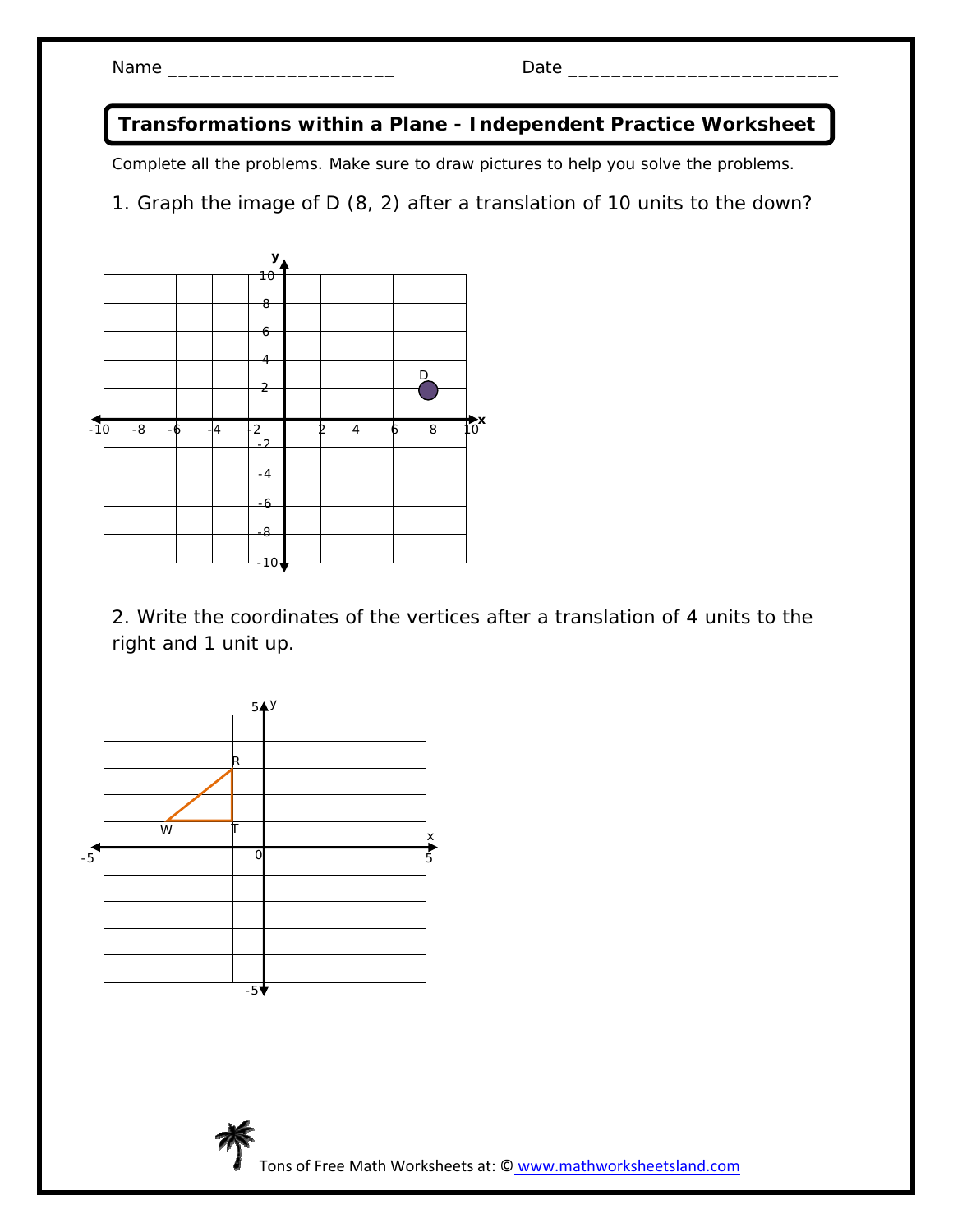| Name |  |
|------|--|
|------|--|

Name \_\_\_\_\_\_\_\_\_\_\_\_\_\_\_\_\_\_\_\_\_ Date \_\_\_\_\_\_\_\_\_\_\_\_\_\_\_\_\_\_\_\_\_\_\_\_\_

3. Graph the image of rectangle ABCD after a rotation 180° counter clockwise around the origin.



Solve the questions below from the graph below.

- 4. Graph the image of S(8, -2) After a translation 8 units up?
- 5. Graph the image of T(-8, 6) After a translation 14 units right?